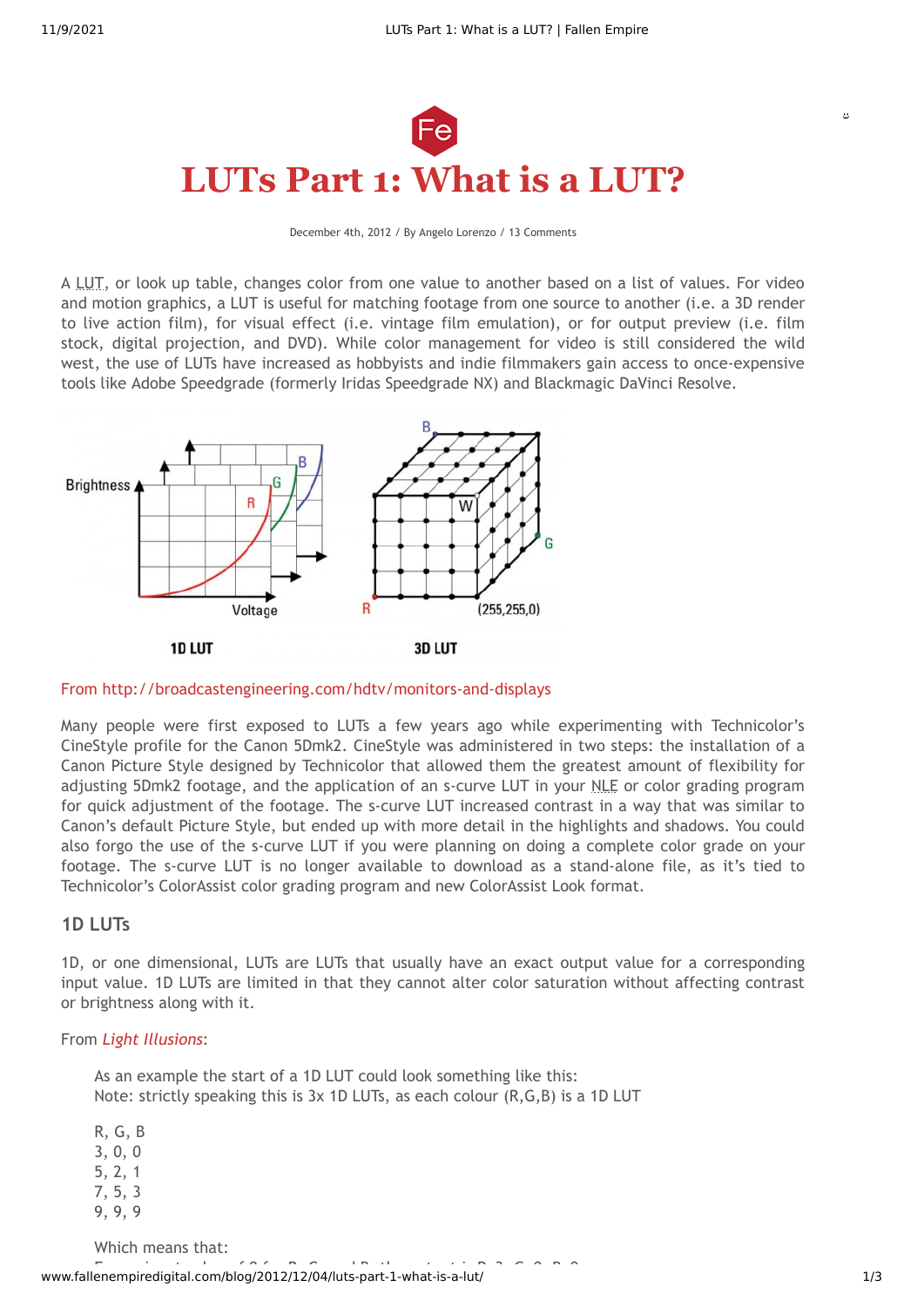For an input value of 0 for R, G, and B, the output is  $R=3$ ,  $G=0$ ,  $B=0$ For an input value of 1 for R, G, and B, the output is R=5, G=2, B=1 For an input value of 2 for R, G, and B, the output is R=7, G=5, B=3 For an input value of 3 for R, G, and B, the output is R=9, G=9, B=9

# **3D LUTs**

3D, or three dimensional, LUTs are LUTs that affect a coordinate set of colors. As an example, an RGB coordinate of (0, 0, 448) would be directly transformed to (128, 0, 832). If a 3D LUT had corresponding matches for each coordinate set, the files would be large and difficult for software to use. 3D LUTs usually have a set of 17 coordinates on each axis (red, green, and blue) from which other values are interpolated to various levels of accuracy.

From *Light [Illusions](http://www.lightillusion.com/luts.html)*:

R, G, B 0, 0, 0 0, 0, 64 0, 0, 128 0, 0, 192 0, 0, 256 0, 0, 320 0, 0, 384 0, 0, 448 0, 0, 512 0, 0, 576 0, 0, 640 0, 0, 704 0, 0, 768 0, 0, 832 0, 0, 896 0, 0, 960 0, 0, 1023 0, 64, 0 0, 64, 64 0, 64, 128 0, 64, 192 0, 64, 256 0, 64, 320 0, 64, 384 0, 64, 448 0, 64, 512 0, 64, 576 0, 64, 640 0, 64, 704 0, 64, 768 0, 64, 832 0, 64, 896 0, 64, 960 0, 64, 1023 0, 128, 0 0, 128, 64 0, 128, 128 0, 128, 192 0, 128, 256 0, 128, 320 0, 128, 384

…, …, …

What can be seen is that Blue goes through its 17 point cycle, quickly, Green is updating its cycle once for 17 of Blue's cycles, and Red will update once during the whole length of the LUT, which is equal to Green going through 17 cycles.